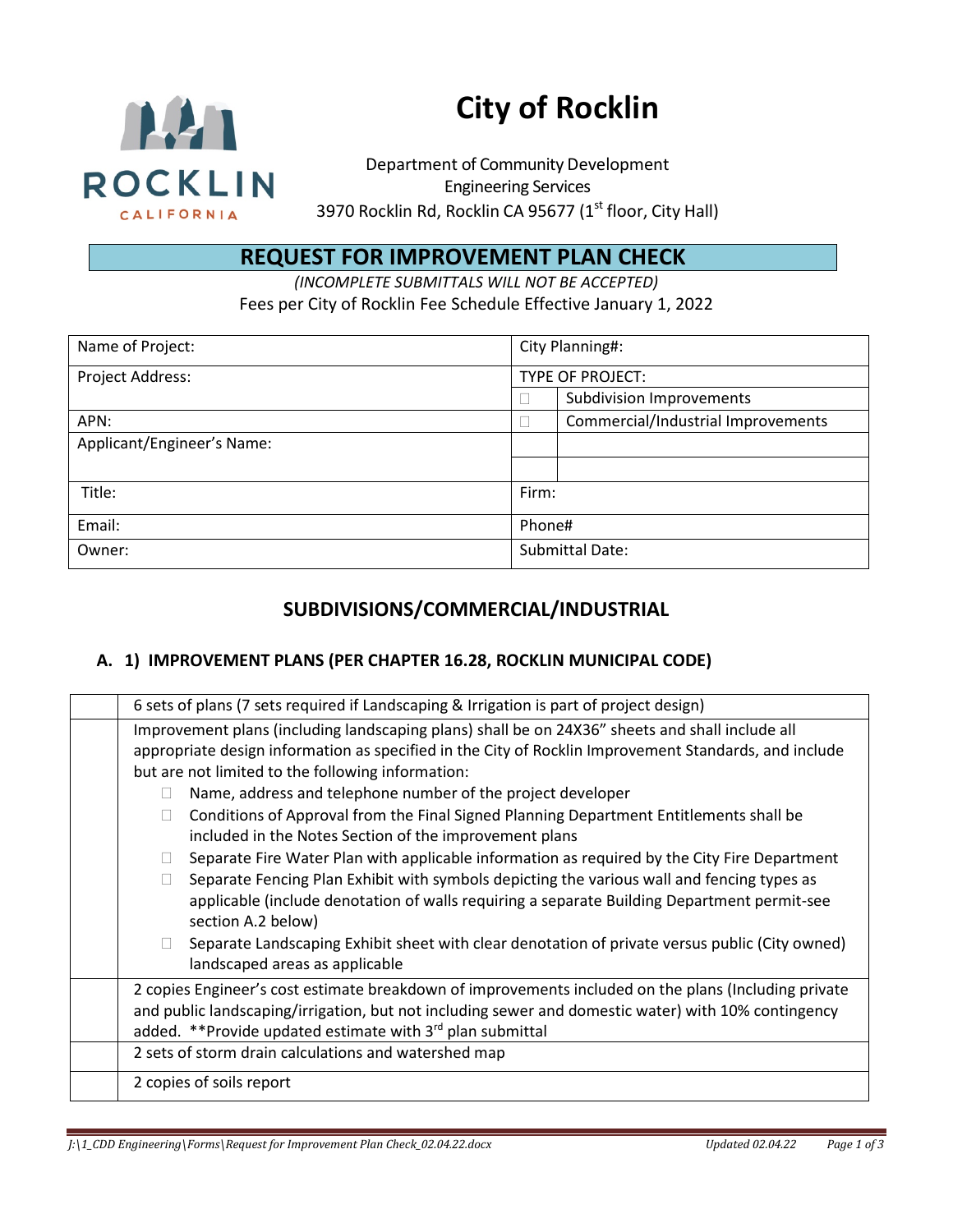| 2 sets of structural calculations for retaining walls and sound walls                                                                                                                                                                                                                   |
|-----------------------------------------------------------------------------------------------------------------------------------------------------------------------------------------------------------------------------------------------------------------------------------------|
| Copies of Utility Letters showing transmittal of preliminary Improvement Plans to Utility companies                                                                                                                                                                                     |
| 50% of plan check fee based on Engineer's estimate per City Fee Schedule Community Development<br>Engineering Department (Balance of plan check fee due prior to approval of improvement plans)<br>Any reviews beyond the 3 <sup>rd</sup> plan check will be charged at an hourly rate. |
| 100% of Inspection Fee Schedule (prior to approval of final improvement plans)                                                                                                                                                                                                          |

#### **A. 2) BUILDING DIVISION PERMIT REQUIREMENTS ASSOCIATED WITH IMPROVEMENT PLANS**

*\*Please note: All Building Permit Applications shall be submitted AFTER the approval of improvement plans (permits may be pulled individually or collectively by an appropriately licensed Contractor)*

| Separate Building Permit Submittal and associated fees required for "Inspection Only" via:              |
|---------------------------------------------------------------------------------------------------------|
| PROJECT CONTACT INFORMATION FORM AND BUILDING PERMIT APPLICATION                                        |
| in the following cases:                                                                                 |
| Retaining walls 4' and higher (measured from bottom of footing to top of wall) or retaining 3'          |
| of earth, or walls supporting a surcharge (to be determined by the City Building Official)              |
| Site Sound Walls and Fences over 7' high as measured from the lowest adjacent grade                     |
| (includes a combination of wall or fence on top of retaining wall over 7' high)                         |
| SPECIAL INSPECTION AND TESTING AGREEMENT FORM                                                           |
| Required in the following, but not limited to:                                                          |
| Post-Tensioned designed Sound Walls                                                                     |
| <b>Gravity Segmental Retaining Walls</b>                                                                |
| (See Special Inspection form for comprehensive list of items to be inspected and tested. All applicable |
| form sections are to be filled out and signed by 4 parties at the time of Building permit submittal)    |
| Separate Building Permit Submittal and associated fees required for Plan Review and Inspection via:     |
| PROJECT CONTACT INFORMATION FORM AND BUILDING PERMIT APPLICATION                                        |
| with the submittal of the following:                                                                    |
| 4 copies of applicable design documents (with cover sheet clearly depicting the scope of work)          |
| 2 copies of supporting documents                                                                        |
| Common Use Area Amenities: for Americans with Disabilities Act (ADA) accessibility                      |
| compliance and approval of any Common Use Area Structures (includes play equipment,                     |
| shade structures, trellises, benches, picnic tables, etc.)                                              |
| Vehicular and Pedestrian Entry Gates: Electrical and Structural details and calculations,               |
| including "Opticom" access system for Emergency Vehicle Access                                          |
| Privately owned and Maintained Site and Street Lighting: Electrical and foundation Design               |
| (includes Street Lighting, Common Use Area lighting, lighted bollards, etc.)                            |